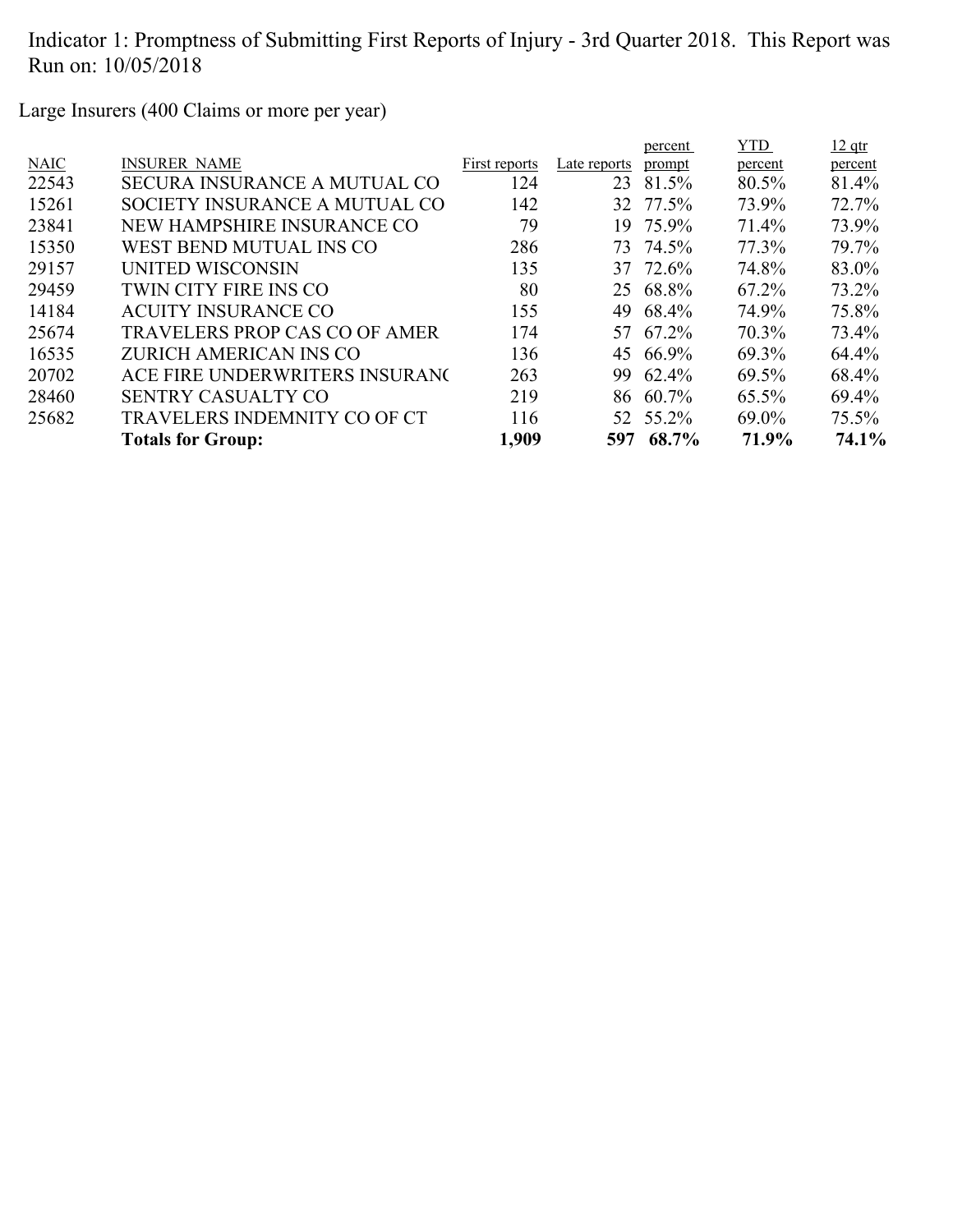Medium Size Insurers (65 -399 Claims or more per year)

|             |                                        |               |                | percent         | <b>YTD</b>     | $12$ qtr |
|-------------|----------------------------------------|---------------|----------------|-----------------|----------------|----------|
| <b>NAIC</b> | <b>INSURER NAME</b>                    | First reports | Late reports   | prompt          | percent        | percent  |
| SI          | <b>KWIK TRIP INC</b>                   | 35            | 3              | 91.4%           | 93.3%          | 87.7%    |
| 13935       | FEDERATED MUTUAL INS CO                | 28            |                | 3 89.3%         | 88.1%          | 91.6%    |
| <b>SI</b>   | <b>DEPT OF ADMINISTRATION</b>          | 81            | 9              | 88.9%           | 87.4%          | 86.5%    |
| 11371       | <b>GREAT WEST CASUALTY CO</b>          | 17            | $\overline{2}$ | 88.2%           | 86.7%          | 84.9%    |
| 11527       | <b>LEAGUE OF WIS MUNICIPALITIES MU</b> | 35            | 6              | 82.9%           | 86.7%          | 89.9%    |
| 11374       | <b>SFM MUTUAL INS CO</b>               | 68            | 9              | 86.8%           | 86.6%          | 88.2%    |
| <b>SI</b>   | FEDERAL EXPRESS CORPORATION            | 12            | $\mathbf{1}$   | 91.7%           | 86.5%          | 80.8%    |
| 14303       | <b>INTEGRITY MUTUAL INS CO</b>         | 35            |                | 9 74.3%         | 84.6%          | 81.5%    |
| 18988       | <b>AUTO OWNERS INS CO</b>              | 27            | 6              | 77.8%           | 83.5%          | 76.3%    |
| 19275       | AMERICAN FAMILY MUTUAL INS CO.         | 18            |                | 2 88.9%         | 83.3%          | 83.7%    |
| 12305       | ACCIDENT FUND NATIONAL INS CO          | 28            |                | 4 85.7%         | 81.7%          | 87.9%    |
| 24449       | REGENT INSURANCE CO                    | 21            | 8              | 61.9%           | 80.8%          | 75.1%    |
| 15377       | WESTERN NATIONAL MUTUAL INS C          | 30            |                | $680.0\%$       | 79.5%          | 86.4%    |
| 21458       | <b>EMPLOYERS INSURANCE CO OF WAL</b>   | 16            |                | 3 81.3%         | 79.2%          | 79.1%    |
| 26271       | ERIE INSURANCE EXCHANGE                | 44            |                | 7 84.1%         | 78.8%          | 77.4%    |
| 21415       | <b>EMPLOYERS MUTUAL CAS CO</b>         | 70            | 19             | 72.9%           | 78.2%          | 76.0%    |
| 34789       | 21ST CENTURY CENTENNIAL INS CO         | 12            |                | 5 58.3%         | 77.4%          | 77.1%    |
| 23817       | <b>ILLINOIS NATIONAL INS CO</b>        | 83            | 10             | 88.0%           | 76.0%          | 71.0%    |
| 10166       | <b>ACCIDENT FUND INS CO OF AMERICA</b> | 58            | 13             | 77.6%           | 75.0%          | 85.5%    |
| 40142       | <b>AMERICAN ZURICH INS CO</b>          | 72            |                | 19 73.6%        | 74.6%          | 78.0%    |
| 14176       | HASTINGS MUTUAL INS CO                 | 47            | 13             | 72.3%           | 74.5%          | 64.8%    |
| 19259       | SELECTIVE INS CO OF SOUTH CAROL        | 28            | 9              | 67.9%           | 74.1%          | 66.7%    |
| 21407       | <b>EMCASCO INSURANCE CO</b>            | 82            | 18             | 78.0%           | 73.8%          | 79.5%    |
| 37885       | XL SPECIALTY INSURANCE COMPAN          | 55            |                | 14 74.5%        | 73.4%          | 68.4%    |
| 33600       | L M INSURANCE CORP                     | 34            | 9              | 73.5%           | 73.3%          | 63.6%    |
| 25666       | TRAVELERS INDEMNITY CO OF AMEI         | 33            | 14             | 57.6%           | 70.5%          | 74.4%    |
| 24147       | <b>OLD REPUBLIC INS CO</b>             | 68            |                | 22 67.6%        | 70.3%          | 69.2%    |
| <b>SI</b>   | UW-SYSTEM ADMINISTRATION               | 22            | 9              | 59.1%           | 69.7%          | 67.1%    |
| 42404       | <b>LIBERTY INSURANCE CORP</b>          | 30            |                | 13 56.7%        | 69.1%          | 70.3%    |
| 23035       | LIBERTY MUTUAL FIRE INS CO             | 23            | 6              | 73.9%           |                | 76.2%    |
| 26956       | WIS COUNTY MUTUAL INS CORP             |               |                | 2 66.7%         | 68.0%<br>67.6% | 75.3%    |
|             |                                        | 6             |                |                 |                |          |
| 10677       | CINCINNATI INSURANCE CO                | 36            |                | 11 69.4%        | 66.9%          | 72.0%    |
| 31895       | AMERICAN INTERSTATE INS CO             | 27            |                | 12 55.6%        | 66.7%          | 76.2%    |
| 15105       | SAFETY NATIONAL CASUALTY CORP          | 26            |                | 10 61.5%        | 66.3%          | 62.5%    |
| 20281       | FEDERAL INSURANCE CO                   | 16            |                | 4 75.0%         | 66.1%          | 58.8%    |
| 19950       | <b>WILSON MUTUAL INS CO</b>            | 23            | 8              | 65.2%           | 64.6%          | 70.2%    |
| 18767       | CHURCH MUTUAL INSURANCE CO             | 17            | 8              | 52.9%           | 63.5%          | 67.8%    |
| 20397       | <b>VIGILANT INSURANCE CO</b>           | 15            |                | $7\quad 53.3\%$ | 63.2%          | 65.6%    |
| 25402       | <b>EMPLOYERS ASSURANCE CORP</b>        | 36            | 11             | 69.4%           | 62.3%          | 72.1%    |
| 24988       | SENTRY INSURANCE A MUTUAL CO           | 89            |                | 46 48.3%        | 62.3%          | 68.3%    |
| 24554       | XL INSURANCE AMERICA INC               | 23            | 9              | 60.9%           | 61.8%          | 72.5%    |
| 23434       | MIDDLESEX INSURANCE CO                 | 46            | 20             | 56.5%           | 61.5%          | 70.6%    |
| 13021       | UNITED FIRE & CASUALTY CO              | 26            | 11             | 57.7%           | 60.3%          | 67.9%    |
| 29424       | HARTFORD CASUALTY INS CO               | 16            | 7              | 56.3%           | 60.3%          | 68.5%    |
| 11150       | <b>ARCH INSURANCE CO</b>               | 22            | 11             | 50.0%           | 60.2%          | 68.0%    |
| 20427       | AMERICAN CASUALTY CO OF READI          | 26            |                | 14 46.2%        | 56.3%          | 58.2%    |
| 15091       | <b>RURAL MUTUAL INS CO</b>             | 78            |                | 39 50.0%        | 54.0%          | 62.8%    |
| 13986       | FRANKENMUTH MUTUAL INS CO              | 26            |                | 8 69.2%         | 53.6%          | 78.7%    |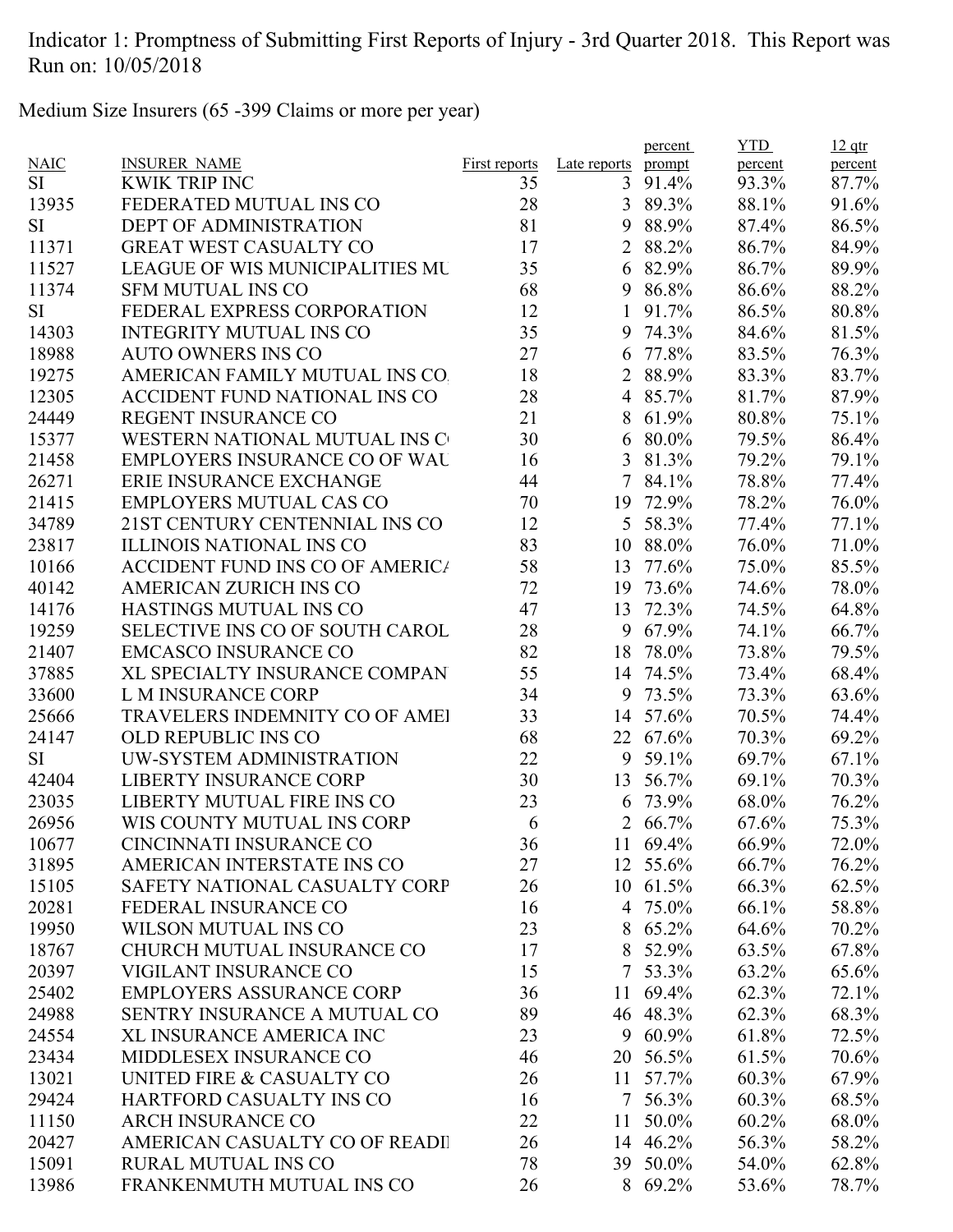Medium Size Insurers (65 -399 Claims or more per year)

| <b>SI</b>          | <b>CITY OF MILWAUKEE</b>                                     | 23            |              | 20 13.0%                     | 33.1%             | 59.2%             |
|--------------------|--------------------------------------------------------------|---------------|--------------|------------------------------|-------------------|-------------------|
| <b>SI</b><br>19429 | <b>CITY OF MADISON</b><br><b>INSURANCE CO OF STATE OF PA</b> | 22<br>20      |              | $11\quad 50.0\%$<br>14 30.0% | 48.4%<br>$46.0\%$ | 54.2%<br>$60.2\%$ |
| <b>SI</b>          | <b>KOHLER CO</b>                                             | 12            |              | $7\;41.7\%$                  | 48.8%             | 59.9%             |
| <b>SI</b>          | MILWAUKEE BOARD OF SCHOOL DIR                                | 14            |              | 6 $57.1\%$                   | 50.7%             | 55.2%             |
| 22667              | ACE AMERICAN INSURANCE CO                                    | 26            |              | $10 \t 61.5\%$               | 52.7%             | 68.3%             |
| <b>NAIC</b>        | <b>INSURER NAME</b>                                          | First reports | Late reports | prompt                       | percent           | percent           |
|                    |                                                              |               |              | percent                      | YTD.              | $12$ qtr          |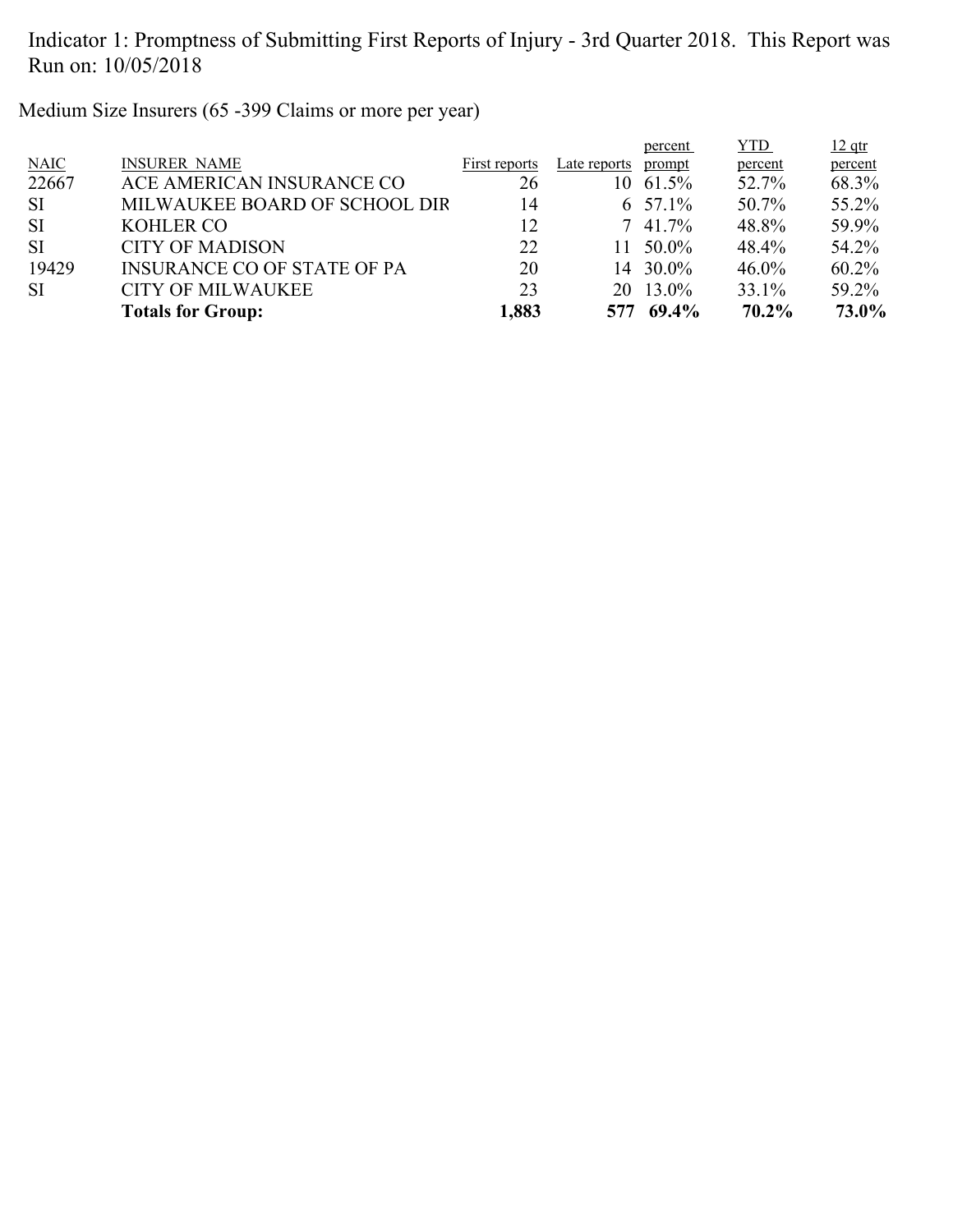Small Size Insurers (Less than 65 Claims per year)

|             |                                       |                      |                  | percent       | <b>YTD</b> | $12$ qtr |
|-------------|---------------------------------------|----------------------|------------------|---------------|------------|----------|
| <b>NAIC</b> | <b>INSURER NAME</b>                   | <b>First reports</b> | Late reports     | prompt        | percent    | percent  |
| SI          | <b>MAYO CLINIC HEALTH SYS-NW WI R</b> | 3                    | $\overline{0}$   | 100.0%        | 100.0%     | 96.8%    |
| <b>SI</b>   | SSM HEALTH CARE OF WISCONSIN IN       | 10                   | 3                | 70.0%         | 87.8%      | 89.7%    |
| 24112       | <b>WESTFIELD INSURANCE CO</b>         | 9                    | $\boldsymbol{0}$ | 100.0%        | 92.9%      | 89.0%    |
| <b>SI</b>   | <b>USF HOLLAND LLC</b>                | 9                    | $\mathbf{1}$     | 88.9%         | 80.0%      | 87.1%    |
| <b>SI</b>   | MILWAUKEE TRANSPORT SERVICES          | 5                    | $\boldsymbol{0}$ | $100.0\%$     | 95.5%      | 86.7%    |
| 20109       | <b>BITCO NATIONAL INS CO</b>          | 4                    | 0                | $100.0\%$     | 100.0%     | 86.6%    |
| 21261       | ELECTRIC INSURANCE CO                 | 5                    | 0                | 100.0%        | 100.0%     | 86.4%    |
| 37478       | HARTFORD INSURANCE CO OF THE M        |                      | 0                | 100.0%        | 100.0%     | 85.9%    |
| <b>SI</b>   | FEDEX FREIGHT INC                     | 4                    | 1                | 75.0%         | 70.6%      | 85.9%    |
| 10351       | FIRST DAKOTA INDEMNITY COMPAN         | 9                    | $\boldsymbol{0}$ | 100.0%        | 84.6%      | 84.4%    |
| 19445       | NATIONAL UNION FIRE INS CO OF PIT     | 3                    |                  | 2 33.3%       | 54.5%      | 84.4%    |
| 13692       | DONEGAL MUTUAL INS CO                 | 5                    | $\mathbf{1}$     | 80.0%         | 88.9%      | 83.6%    |
| <b>SI</b>   | ST JOSEPHS HOSPITAL OF MARSHFIE       | $\boldsymbol{0}$     | 0                | $0.0\%$       | $0.0\%$    | 82.7%    |
| 12262       | PENN MFRS ASSOCIATION INS CO          | 12                   | 4                | 66.7%         | 74.2%      | 81.5%    |
| 24228       | PEKIN INSURANCE CO                    | 6                    | 1                | 83.3%         | 88.9%      | 80.6%    |
| 24830       | CITIES & VILLAGES MUTUAL INS CO       | 11                   | 3                | 72.7%         | 81.6%      | 80.4%    |
| 12006       | DISTRICTS MUTL INS & RISK MGMT S      | 9                    | $\overline{2}$   | 77.8%         | 66.7%      | 80.0%    |
| 19038       | TRAVELERS CASUALTY & SURETY C         | $\boldsymbol{0}$     | $\boldsymbol{0}$ | $0.0\%$       | 55.6%      | 79.6%    |
| 33588       | <b>FIRST LIBERTY INS CORP</b>         | 6                    | $\theta$         | 100.0%        | 94.1%      | 79.5%    |
| <b>SI</b>   | <b>TARGET CORP (STORES)</b>           | 12                   | 1                | 91.7%         | 80.0%      | 79.1%    |
| 32700       | <b>OWNERS INS CO</b>                  | 8                    | $\boldsymbol{0}$ | 100.0%        | 85.2%      | 78.8%    |
| <b>SI</b>   | <b>COLUMBIA ST MARY'S INC</b>         | $\overline{4}$       | $\overline{0}$   | 100.0%        | 90.0%      | 78.5%    |
| 12304       | <b>ACCIDENT FUND GENERAL INSURAN</b>  | 3                    | $\overline{0}$   | 100.0%        | 72.7%      | 76.7%    |
| 19410       | <b>COMMERCE &amp; INDUSTRY INS CO</b> | 6                    | 1                | 83.3%         | 76.2%      | 75.3%    |
| 28223       | NATIONWIDE AGRIBUSINESS INS CO        | 4                    | $\theta$         | 100.0%        | 92.9%      | 75.2%    |
| 37257       | PRAETORIAN INS CO                     | 6                    | $\mathbf{1}$     | 83.3%         | 77.3%      | 75.2%    |
| 13838       | <b>FARMLAND MUTUAL INS CO</b>         | 3                    | 2                | 33.3%         | 70.0%      | 75.0%    |
| 23574       | MIDWEST FAMILY MUTUAL INS CO          | 8                    | 3                | 62.5%         | 63.6%      | 74.6%    |
| 28258       | CONTINENTAL INDEMNITY COMPAN          | $\boldsymbol{0}$     | $\boldsymbol{0}$ | $0.0\%$       | 66.7%      | 74.4%    |
| 26832       | <b>GREAT AMERICAN ALLIANCE INS CO</b> | 15                   | 3                | 80.0%         | 88.9%      | 72.8%    |
| 24414       | <b>GENERAL CAS CO OF WI</b>           | 3                    |                  | 66.7%         | 87.5%      | 72.2%    |
| 25615       | <b>CHARTER OAK FIRE INS CO</b>        | 13                   |                  | 6 53.8%       | 61.5%      | 71.7%    |
| 23787       | NATIONWIDE MUTUAL INS CO              | 6                    |                  | 1 83.3%       | 71.4%      | 71.2%    |
| 22659       | <b>INDIANA INSURANCE CO</b>           | 19                   |                  | 4 78.9%       | 70.2%      | 69.2%    |
|             | THE VOLLRATH COMPANY LLC              | $\mathbf{1}$         |                  | $1\ 0.0\%$    |            | 67.4%    |
| SI<br>SI    | <b>CNH AMERICA LLC</b>                |                      | $\boldsymbol{0}$ |               | 50.0%      |          |
|             | <b>COMMUNITY INS CORP</b>             | $\overline{2}$<br>5  |                  | $100.0\%$     | $60.0\%$   | 65.7%    |
| 11250       |                                       |                      |                  | 2 60.0%       | 71.4%      | 65.6%    |
| 25143       | STATE FARM FIRE & CASUALTY CO         | 10                   |                  | 4 $60.0\%$    | 50.0%      | 65.3%    |
| 26247       | AMERICAN GUARANTEE & LIABILITY        | 11                   | 3                | 72.7%         | 75.0%      | 63.4%    |
| 10804       | CONTINENTAL WESTERN INS CO            | 5                    |                  | 3 40.0%       | 62.5%      | 63.2%    |
| 20508       | <b>VALLEY FORGE INS CO</b>            | 5                    |                  | 3 40.0%       | 42.9%      | 60.8%    |
| 20044       | BERKSHIRE HATHAWAY HOMESTATI          |                      | $\boldsymbol{0}$ | $100.0\%$     | 33.3%      | 58.2%    |
| 32620       | NATIONAL INTERSTATE INS               | 5                    |                  | 3 40.0%       | 65.0%      | 57.4%    |
| SI          | STI HOLDINGS, INC                     | 3                    | $\overline{0}$   | $100.0\%$     | 75.0%      | 56.5%    |
| 31534       | CITIZENS INSURANCE CO OF AMERIC       | 15                   |                  | 10 33.3%      | 35.0%      | 54.5%    |
| 19879       | <b>SECURITY NATIONAL INS CO</b>       | 7                    |                  | $3\;\;57.1\%$ | 64.0%      | 51.8%    |
| 25011       | <b>WESCO INSURANCE COMPANY</b>        | 10                   |                  | 1 90.0%       | 75.0%      | 51.1%    |
| 20494       | <b>TRANSPORTATION INS CO</b>          | 8                    |                  | 6 25.0%       | 32.3%      | 50.3%    |